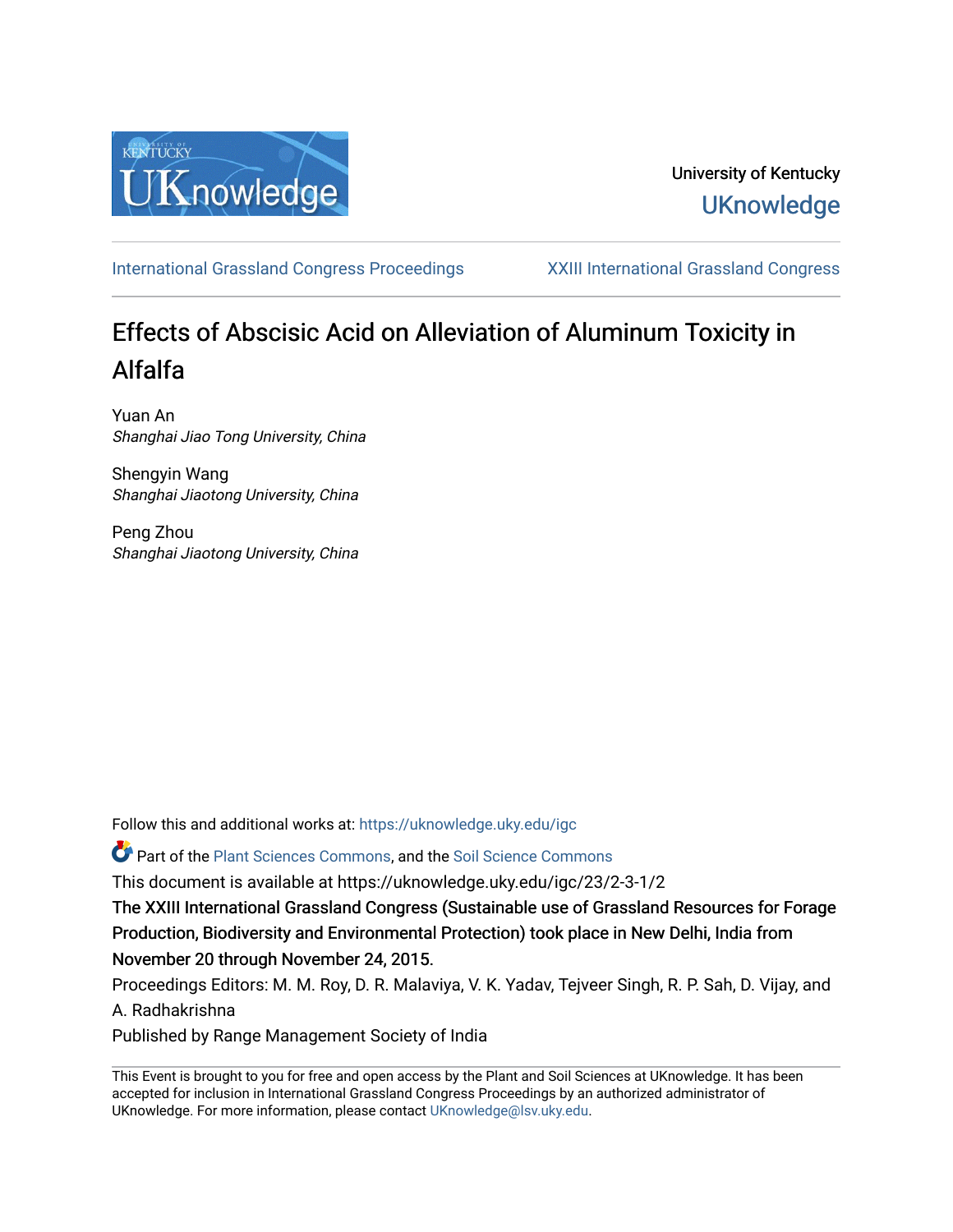Paper ID: 768 **Theme 2.** Grassland production and utilization **Sub-theme 2.3.** Soil-plant-animal-human interrelationships

## **Effects of abscisic acid on alleviation of aluminum toxicity in alfalfa**

### **Yuan, An\*, Shengyin Wang, Peng Zhou**

Shanghai Jiaotong University, Shanghai, P. R. China \*Corresponding author e-mail: [anyuan@sjtu.edu.cn](mailto:anyuan@sjtu.edu.cn)

**Keywords:** Aluminium toxicity, Callose, IAA, PIN, Root tip

### **Introduction**

On a global scale, acidic soils cover an estimated 37.8 million  $km^2$  of the earth's surface, and up to 50% of the world's potentially arable soils are acidic. Aluminum (Al) is highly abundant in acid soil conditions. At low (<5.5) pH, a toxic form of aluminum,  $Al^{3+}$ , is solubilized from aluminosilicate clay minerals into soil solutions. High concentrations of  $Al^{3+}$ in soil solutions caused seriously damage to plants by inhibiting cell elongation and division in roots, leading to swollen root apices with poor or no root-hair development, and decreasing plant growth (Kochian *et al*., 2005). Al toxicity represents one of the most important constraints for agricultural production in areas with acidic soils. Plant hormones are involved in plant adaptation to environmental stresses (Zhu *et al.*, 2013). However, limited information is available for hormones effects on plant tolerance to Al<sup>3+</sup> toxicity. Alfalfa (*Medicago sativa* L.) is an important legume used as a forage crop worldwide. Al toxicity is a major factor limiting alfalfa production in soils with low pH. The purpose of this study was to investigate  $Al^{3+}$ -induced abscisic acid (IAA) transport, distribution and their relation to  $Al^{3+}$ -inhibition of root growth in alfalfa by exogenous foliar application of IAA on plants with or without apical buds.

#### **Materials and Methods**

Alfalfa seedlings with or without apical buds were grown in pH 4.5 nutrient solution containing Al at 0 (-Al) or 100 μM  $L^{-1}$  AlCl<sub>3</sub>·6H<sub>2</sub>O (Al), and were foliar sprayed with water or IAA during 10-d treatment. The measurements of root length, root weight, above-ground biomass, root viability reflected by triphenyltetrazolium chloride (TTC) reduction, leaf membrane lipid peroxidation reflected by malondialdehyde (MDA) content, callose content, IAA concentration and expression of three genes related to IAA transport were taken.

#### **Results and Discussion**

Aluminum stress caused a significant reduction in plant growth, and significant increases in leaf membrane lipid peroxidation and callose production in root tips; Aluminum stress also induced a significant increase of IAA concentrations in root base, but a significant reduction in apical buds, root tips and shoot base, with most pronounced reduction in root tips when apical bud was removed. The variation of IAA distribution in Al<sup>3+</sup>-stressed plants would influence its function on regulating plant development and growth, while the decreased IAA concentrations in apical buds and root tips may directly restrict the growth of shoots and roots, and disturb physiological process in Al<sup>3+</sup>-stressed alfalfa. Exogenous application of IAA markedly alleviated the  $Al^{3+}$ -induced inhibition of plant growth by increasing IAA concentrations in root tips, whereas the increased degree of IAA accumulations was significantly lower in the treatments with  $Al^{3+}$  than that without  $Al^{3+}$  and in plants with or without apical buds. In addition,  $Al^{3+}$  stress up-regulated *AUX1* and *PIN2*, but had no significant effects on *PIN1* gene. These results indicate that  $Al^{3+}$ -induced reduction of plant growth could be associated with the inhibition of IAA synthesis in apical buds and IAA transport from shoot to root.

Data are means  $\pm$ SE of three replicates. Bars with different letters indicate significant difference at P < 0.05 (Least significant difference test).